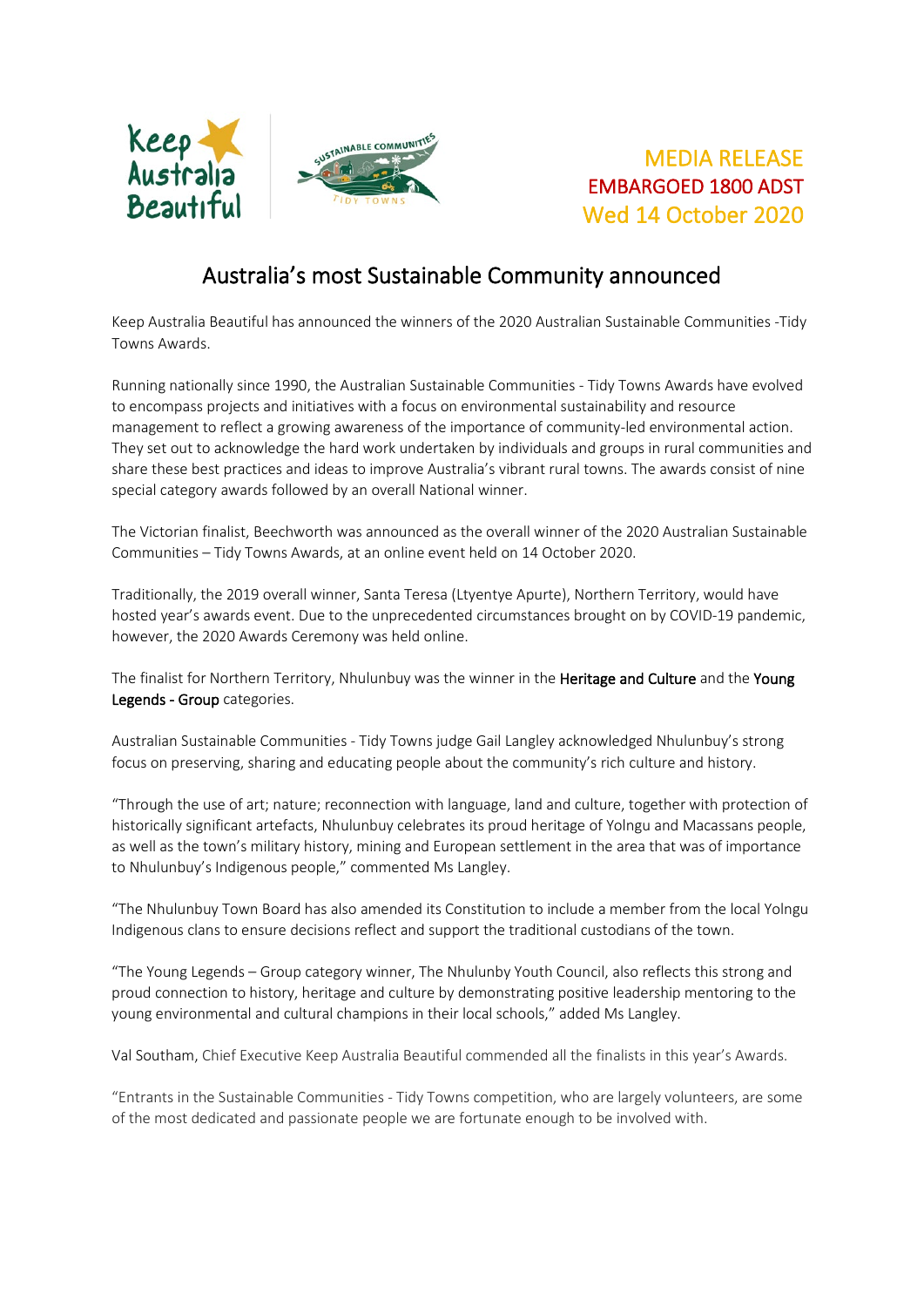"Every year, we are inspired by the high calibre of entries demonstrating enormous community pride and environmental action. This year, under such challenging circumstances, this dedication, community spirit and commitment truly shone through."

The winners book and photographs are available at [www.sustainablecommunities.com.au.](http://www.sustainablecommunities.com.au/)

### Australian Sustainable Communities - Tidy Towns Winners Table 2020

| Category                                                                       | Winner                                                       |                                                          |
|--------------------------------------------------------------------------------|--------------------------------------------------------------|----------------------------------------------------------|
| <b>Overall Winner</b>                                                          | Beechworth<br>Victoria                                       |                                                          |
| Dame Phyllis Frost Litter Prevention                                           | Beechworth<br>Victoria                                       |                                                          |
| <b>Resource Recovery and Waste</b><br>Management                               | <b>Mount Gambier</b><br>South Australia                      |                                                          |
| <b>Heritage and Culture</b>                                                    | Nhulunbuy<br>Northern Territory                              |                                                          |
| Young Legends: Group                                                           | <b>GROUP</b>                                                 | Nhulunbuy Youth Council<br>Nhulunbuy, Northern Territory |
|                                                                                | <b>INDIVIDUAL</b>                                            | <b>Bella Burgemeister</b><br>Bunbury, Western Australia  |
| <b>Environmental Sustainability - Energy</b>                                   | <b>Beechworth</b><br>Victoria                                |                                                          |
| <b>Environmental Sustainability - Water</b>                                    | Murrurundi<br>New South Wales                                |                                                          |
| <b>Environmental Sustainability - Natural</b><br><b>Environment Management</b> | Gympie<br>Queensland                                         |                                                          |
| <b>Environmental Communication and</b><br>Engagement                           | Beechworth<br>Victoria                                       |                                                          |
| Community Health, Wellbeing and<br>Interest                                    | <b>JOINT WINNERS:</b><br><b>Bunbury</b><br>Western Australia |                                                          |
|                                                                                | Wilmot<br>Tasmania                                           |                                                          |

(ENDS)

Contact Details Judge Contact: Gail Langley langley@agsystems.net.au

#### National Media Comment:

Val Southam, Chief Executive, Keep Australia Beautiful ceo@kab.org.au 0419 016 401